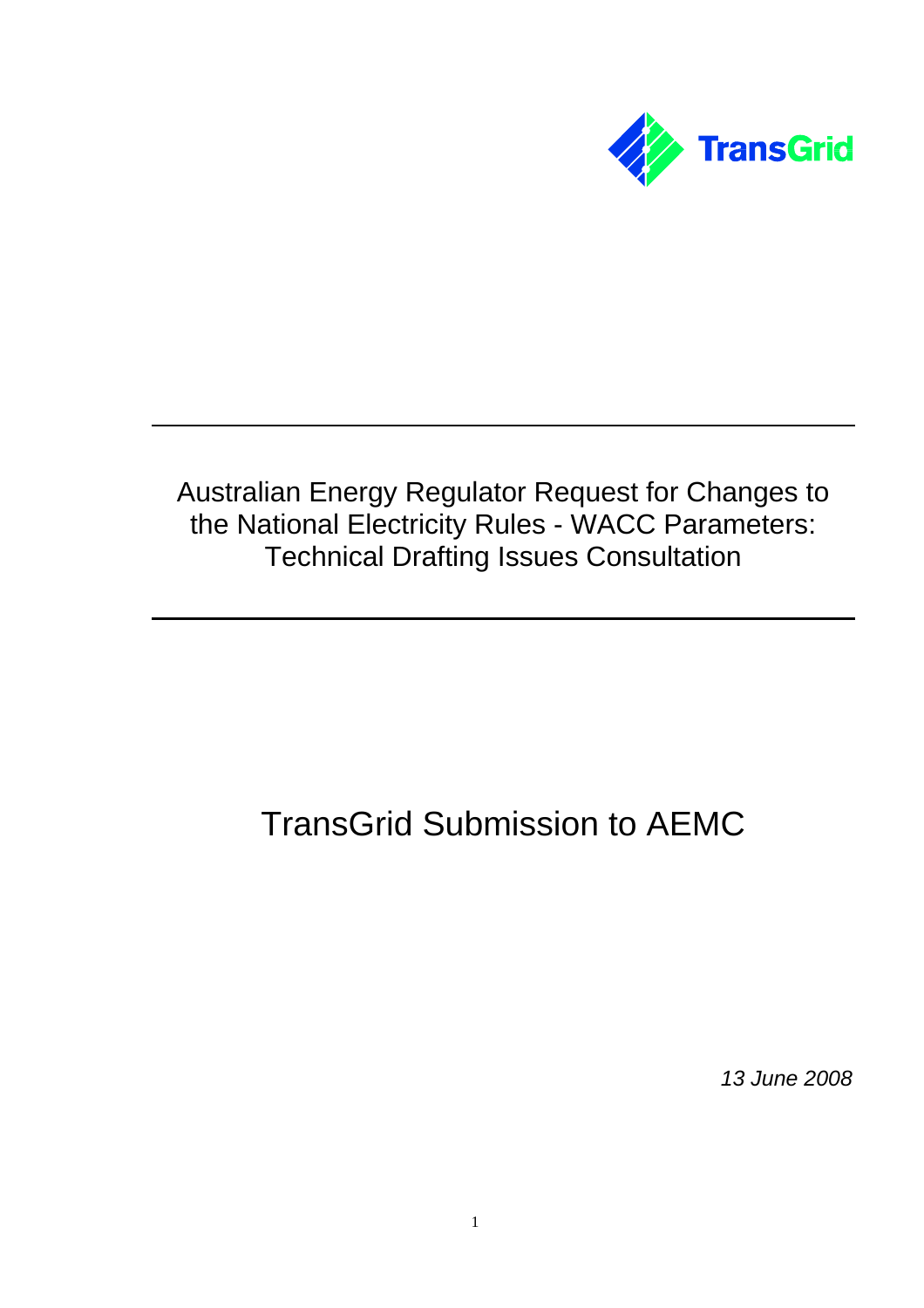# **1 Introduction and Summary**

This submission has been prepared by TransGrid in response to the Australian Energy Regulator's ('AER') request to the Australian Energy Market Commission ('AEMC') for a 'non-controversial rule change' to address 'a number of technical drafting issues' arising from the treatment in chapters 6A and 6 of the National Electricity Rules ('NER' or 'the Rules') as per the AER's letter to the AEMC of 14 April 2008. The AER's rule change request concerns elements of the Rules that govern its pending review of the parameters to be applied in determining the regulatory weighted average cost of capital ('WACC').

TransGrid is concerned that aspects of the AER's rule change request give rise to more significant implications for the AER's pending WACC review than intended. It follows that, in its current form, the AER's rule change request may *not* qualify for determination under an expedited process on the basis that it is 'noncontroversial'. We attempt to explain the nature and potential consequences of these implications below, and suggest a number of amendments that could be made to the Rule change request in order for it to achieve the stated purpose of the AER's rule change proposal.

TransGrid also notes that the AER has lodged a Rule change proposal to align its review of the WACC parameters for electricity transmission and distribution services. TransGrid supports this aspect of the AER's proposal.

# **2 Discussion**

The AER's rule change request involves three proposed changes to clauses arising under 6A.6.2 and 6.5.4 of the NER that govern the AER's forthcoming review of the regulatory WACC. The substance of these clauses involves:

- the scope of the AER's review of the debt risk premium;
- the terminology for the cost of debt, being a factor to which the AER must have regard; and
- the terminology for referring to the risk free rate and credit rating parameters.

TransGrid has concerns about the first and second elements of the AER's Rule change request in particular, as set out below.

# **3 Scope of Review of the Debt Risk Premium**

The current provisions in the Rules 6A.6.2(e) and 6.5.2(e) for determining the *debt risk premium* (the margin to be applied over the risk free rate to reflect debt default risk) specify that it is to be calculated according to the difference between the annualised yield on a ten year Commonwealth government bond and that on a ten year corporate bond rate of BBB+ credit rating.

Consistent with this approach, the Rules 6A.6.2(c) and 6.5.2(c) for determining the *nominal risk free* rate specify that it is to be calculated on a moving average basis from the annualised yield on Commonwealth government bonds with a maturity of ten years.

The Rules provide 6A.6.2(i) and 6.54(d) that the AER may only review:

- 'the values of and methodologies used to calculate' the nominal risk free rate; and
- 'the credit rating level' used to calculate the debt risk premium.

The AER points out in its Rule change request that a review by reference to these provisions could give rise to potential inconsistency, and offers the (hypothetical) example of where it may conclude that there was 'persuasive evidence' that a different methodology for calculating the risk free rate was appropriate (say, the use of a five year maturity Commonwealth government bond). In that circumstance, the method prescribed in the Rules for calculating the debt risk premium would be inconsistent with the method for calculating the risk free rate – because the two components would involve using annualised yields from bonds of different maturities (five years and ten).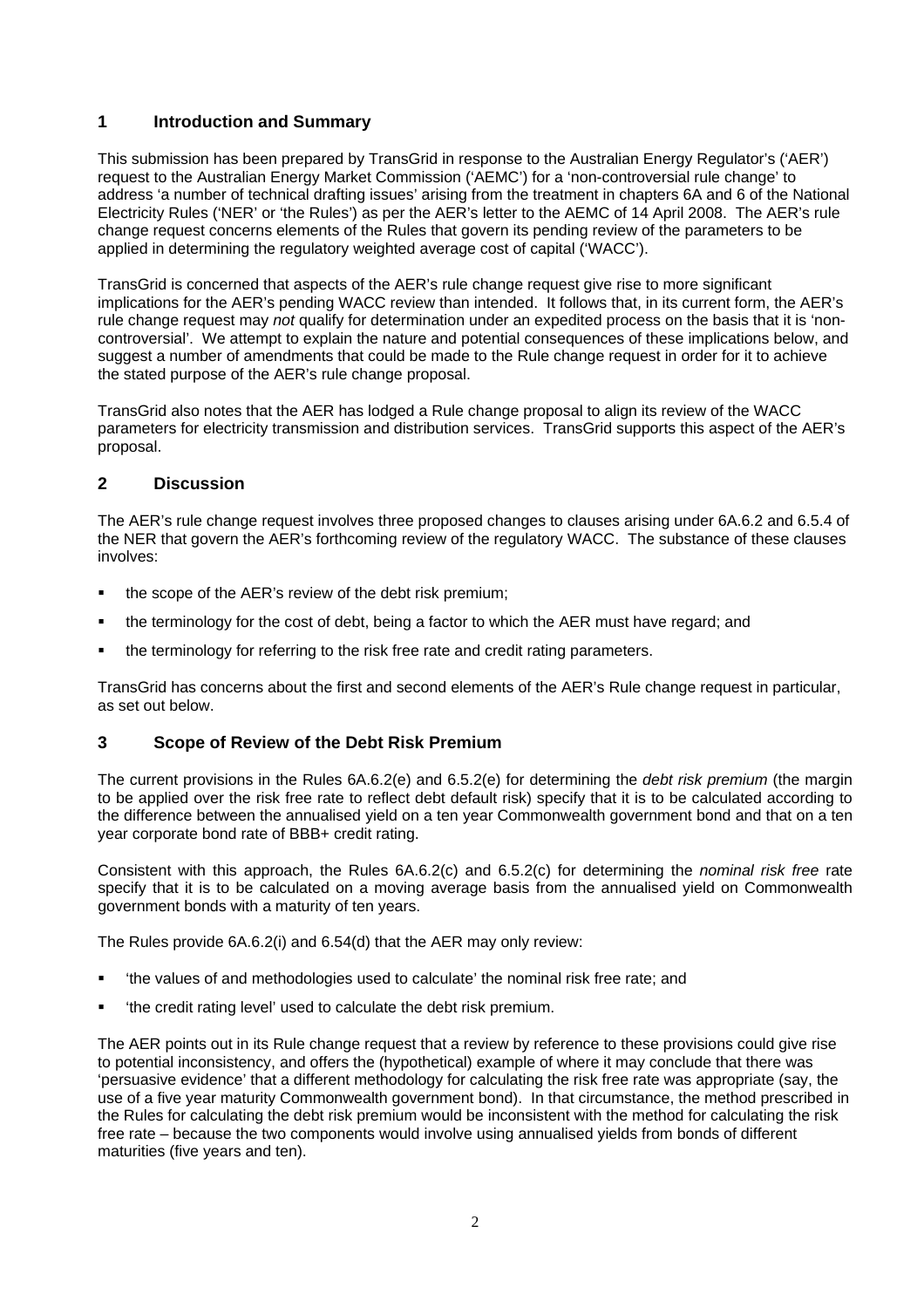TransGrid agrees that such an outcome would involve inconsistency, and that the Rules effectively preclude the AER from making a review finding (other than retaining the status quo for determining the risk free rate) capable of resolving this inconsistency.

The AER proposes to address this inconsistency in a way that appears to widen the scope of its review to include 'all components of the "debt risk premium", and thereby encompass matters beyond the relatively narrow question of 'the credit rating level' to be adopted. It proposes to do this by adding the reference in 6A.6.2(i)(1) and 6.5.4(d) that defines the scope of its review to include:

#### **Clause 6A.6.2(i)(1)**

'the debt risk premium; and'

# **Clause 6.5.4(d)**

'the debt risk premium as referred to in clause 6.5.2(e)'

However, the consequence of such a Rule change is that the AER's review would encompass the entire method for calculating the debt risk premium (irrespective of whether or not it sought to alter the method for deriving the risk free rate), rather than simply the choice of credit rating used to derive the debt risk premium, as is currently required by the Rules. Essentially, the AER would be able to rewrite the specification of the debt risk premium, as defined in clauses 6A.6.2(e) and 6.5.2(e). This in turn would allow the AER, say, to move away from the market-determined, credit rating based assessment of the debt margin that is currently prescribed in the Rules. For example (and hypothetically), the AER would have the ability to decide to fix the debt margin by reference to some specified percentage figure, with this locked in until its next review.

TransGrid submits that, as drafted, this is *not* a non-controversial change, because it allows the AER's review to extend beyond the scope for the debt premium parameter, as currently defined in the Rules. In so doing, it alters the level of discretion afforded to the AER in a context where the scope of its existing discretion was the product of a comprehensive and consultative process that reached a conscious decision on those elements of the regulatory WACC that should be subject to AER review and those that should not.

TransGrid recognises that this is most likely an unintended consequence of the drafting of the proposal. Furthermore, TransGrid recognises that the stated rationale for the Rule change has merit. As currently drafted, the scope of the AER's discretion in reviewing the methodology and value of the risk free rate may give rise to inconsistency between the value of or methodologies used to derive the risk free rate and the debt premium, TransGrid believes that this should be addressed by modifying the requested Rule change so as to make it less expansive and to bring the revised Rule more closely into line with its original intent. Specifically, TransGrid proposes that clauses 6A.6.2(e) and 6.5.2(e) should be amended as follows:

# **Clause 6A.6.2(e)**

The debt risk premium for a *regulatory control period* is the premium determined for that *regulatory control period* by the *AER* as the margin between the annualised risk free rate the 10 year Commonwealth annualised bond rate and the observed annualised Australian benchmark corporate bond rate for corporate bonds which have a BBB+ credit rating from Standard and Poors and a maturity equal to that used to derive the risk free rate.of 10 years.

# **Clause 6.5.2(e)**

The debt risk premium for a *regulatory control period* is the premium determined for that *regulatory control period by the AER* as the margin between the annualised risk free rate 40 year Commonwealth annualised bond rate and the observed annualised Australian benchmark corporate bond rate for corporate bonds which have a maturity equal to that used to derive the risk free rate of 10 years and a credit rating from a recognised credit rating agency.

These suggested amendments to the AER's requested Rule change would ensure consistency in the methodology for determining the risk free rate and debt premium parameters of the WACC, without extending the scope of the AER's review beyond that which is presently specified in the Rules.